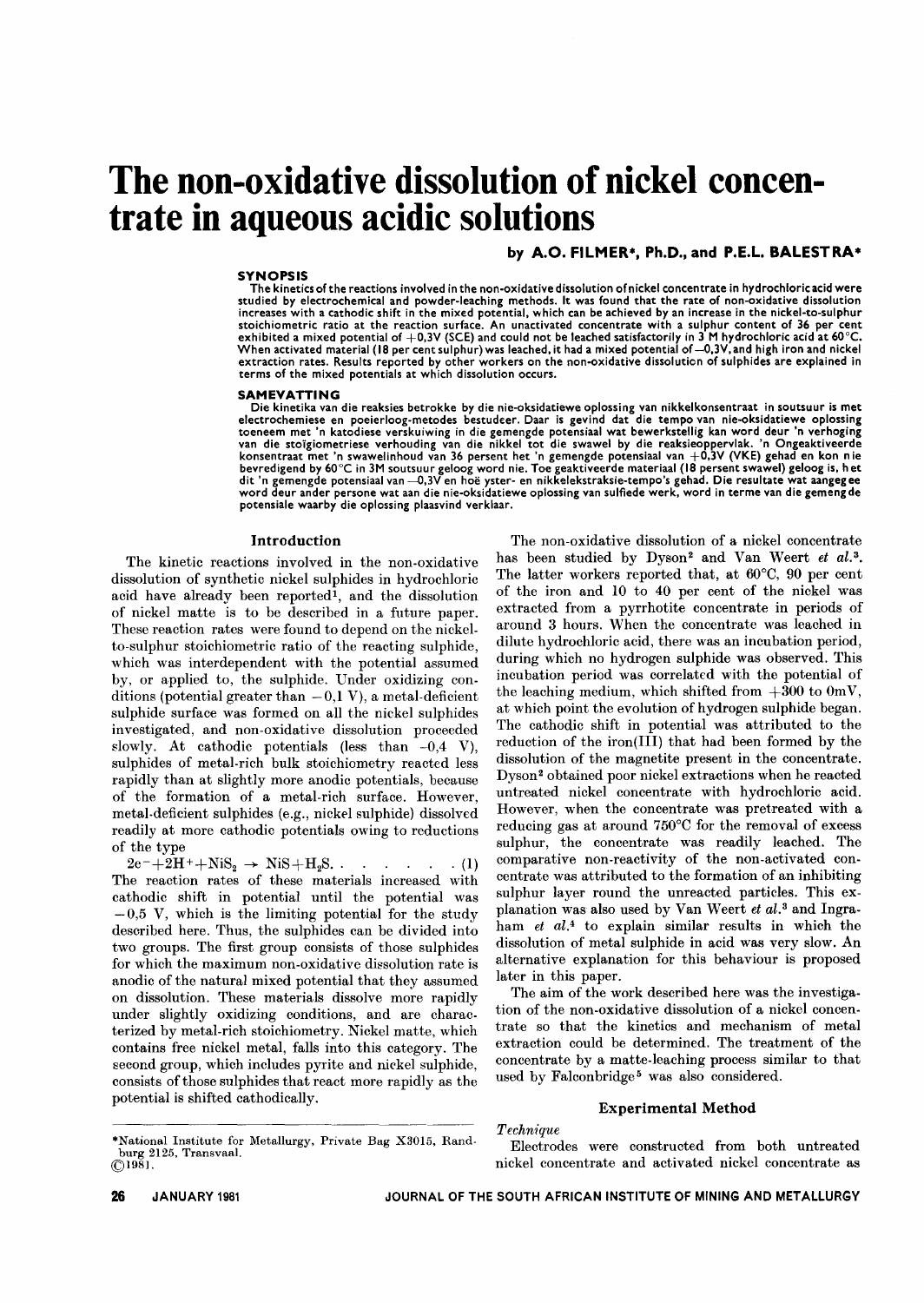follows. The concentrate was intimately mixed with Teflon powder, and the mixture was compressed at a pressure of 300 MPa. The pellet was sealed in a Teflon holder, and was used with the rotating-disc assembly described previously!. The electrode of unactivated concentrate had a resistance of 16 k $\Omega$ , which made the measurement of current-potential curves unpractical. However, the electrode of activated concentrate, which had a low resistance, was satisfactory for the study of normal current-potential behaviour. Mineral electrodes were constructed from core-drilled samples of bulk pentlandite, chalcopyrite, pyrite, and nickeliferous pyrrhotite. The experimental techniques were the same as those described previously<sup>1</sup>.

Leaching was carried out in the glass apparatus described previously.<sup>1</sup> The potentials of the resulting slurry were measured at a platinum-plate electrode against a saturated-calomel electrode, and are quoted as such.

## *Materials*

The flotation concentrate used in this study was produced from a low-grade South African nickel-copper ore. Chemical and mineralogical analyses of the material are given in Table I. The concentrate was activated in 10 g batches at 850°C in a silica tube with hydrogen as the reducing gas. A loss in mass of 10 to 15 per cent was recorded. The amount of sulphur remaining in the activated concentrate was dependent on the original sulphur content of the nickel concentrate and on the length of time for which the material was held at 850°C. Analyses of the batch of activated concentrate that was used in the electrodes are shown in Table I. Other batches of concentrate were activated for different periods to produce concentrates of different sulphur contents.

The samples used as electrodes were analysed by X-ray-diffraction and electron-microprobe analysis. The chalcopyrite and pyrite were relatively pure (more than 95 per cent), and the pyrrhotite had a pentlandite content of 10 per cent. The pyrrhotite fraction showed a metal-to-sulphur stoichiometric ratio of  $M_{0.88}S$ . The major impurity in the pentlandite was nickeliferous pyrrhotite, at a concentration of 20 per cent.

| гэ.<br>r<br>$\cdot$<br> |  |
|-------------------------|--|
|-------------------------|--|

ANALYSIS OF CONCENTRATES

| Element           | Amount in<br>concentrate | Amount in activated<br>concentrate<br>℅ |
|-------------------|--------------------------|-----------------------------------------|
| Ni                | 7.5                      | 7.9                                     |
| Cu<br>$_{\rm Fe}$ | 11,6<br>25,8             | 12,2<br>27,5                            |
| s                 | 26.9                     | 22.9                                    |
| $Ni + Cu + Fe$    | $\rm M_{0-91}S$          | $M_{1.15}S$                             |

The principal sulphide minerals present in the materials were as follows, in decreasing order of abundance: Concentrate: pyrite, pyrrhotite, chalcopyrite and pentlandite. Activated concentra<br>troilite, bornite, pentlandite, chalcocite and pyrite.

| TABLE II |  |  |  |  |                                                     |  |  |
|----------|--|--|--|--|-----------------------------------------------------|--|--|
|          |  |  |  |  | EFFECT OF NICKEL METAL AND HYDROGEN SULPHIDE ON THE |  |  |
|          |  |  |  |  | RATE OF DISSOLUTION OF THE ELECTRODES               |  |  |

| Contact with<br>nickel metal        | $10^{10}k^{*}$ N <sub>1</sub><br>mol.cm $-2.8 - 1$ | $10^{10}k^*F_e$<br>mol.cm $^{-2}$ .s <sup><math>-1</math></sup> | $\frac{E_{\rm OC}}{\rm V(SCE)}$ |
|-------------------------------------|----------------------------------------------------|-----------------------------------------------------------------|---------------------------------|
| Activated<br>concentrate            | 61(9)                                              | 270(73)                                                         | $-0,30(-0,01)$                  |
| Untreated<br>concentrate            | 290(6)                                             | 41(11)                                                          | $-0,29(0,05)$                   |
| $10^{-3}$ M $H_{2}S$ in<br>solution |                                                    |                                                                 |                                 |
| Activated<br>concentrate            | 12(32)                                             | 50(210)                                                         | $-0,02(-0,12)$                  |
| Untreated<br>concentrate            | 19(11)                                             | 83(73)                                                          | 0,05(0,05)                      |

*Conditions* 3 M H(1, 60°C, 1 500 r/min

Figures in parentheses indicate dissolution rates in the absence of nickel metal or hydrogen sulphides.

# Results and Discussion

# *Bulk Electrode Studies*

Because the electrode made from unactivated nickel concentrate had a resistance of  $16 \text{ k}\Omega$ , the effect of potential on the dissolution rate of the concentrate could not be studied. The activated concentrate showed an increase in the rate of nickel and iron dissolution with cathodic shift in potential (Fig. 1). This behaviour is similar to that found for metal-deficient iron and nickel sulphides!. Thus, the activated concentrate belongs in the second of the two groups described in the introduction to this paper. Since the unactivated nickel concentrate is even more metal-deficient than the activated material, it is reasonable to assume that it will also react more rapidly at increasingly cathodic potentials. Thus, any alteration to the non-oxidative dissolution system that shifts the mixed potential of the reaction to a more cathodic value will result in a more rapid dissolution rate. That Van Weert *et al.3* should have correlated potential with the evolution of hydrogen sulphide can be explained in terms of this hypothesis. While magnetite is present on the mineral surface or iron(III) is present in solution, the mixed potential at the sulphide surface will be sufficiently oxidizing to inhibit non-oxidative dissolution, but, as the magnetite and iron(III) are removed from the system, the potential will shift cathcdically and hydrogen sulphide will start evolving rapidly.

Open-circuit potentials and reaction rates for the dissolution of activated and non-activated concentrate are given in Table 11.

The results obtained under open-circuit conditions were dependent on the particular surface that was exposed, probably because of the non-homogeneity of the disc. However, when the same electrode, polished lightly between experiments, was used, a reproducibility of about 30 per cent could be obtained. The different values for the open-circuit dissolution rates of the concentrates reflect completely different electrode surfaces. However, as Table 11 shows, the rates of dissolution of both nickel and iron are faster, and the opencircuit potentials more cathodic, for the activated concentrate than for the unactivated material in the absence of added nickel metal or hydrogen sulphide. This can be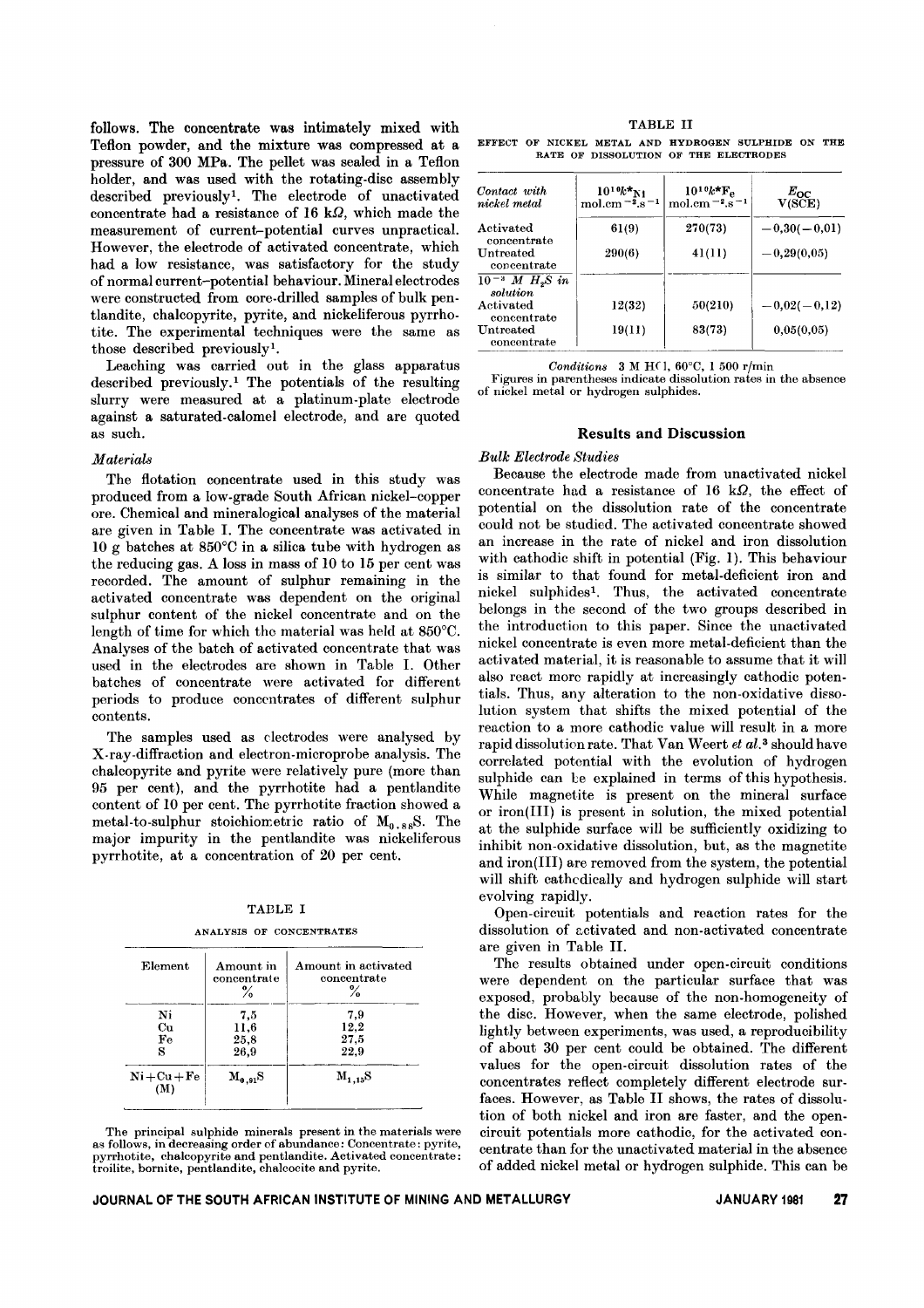

Fig. I Dependence of the non-oxidative dissolution rate of an activated concentrate on potential

Fig. 3- The effect of potential on the rate of non-oxidat dissolution of pyrit



Fig. 2-The effect of potential on the rate of non-oxidati dissolution of pyrrhot

Fig. 4—The effect of potential on the rate of non-oxidat<br>dissolution of chalcopyrite

JANUARY 1981 JOURNAL OF THE SOUTH AFRICAN INSTITUTE OF MINING AND METALLURGY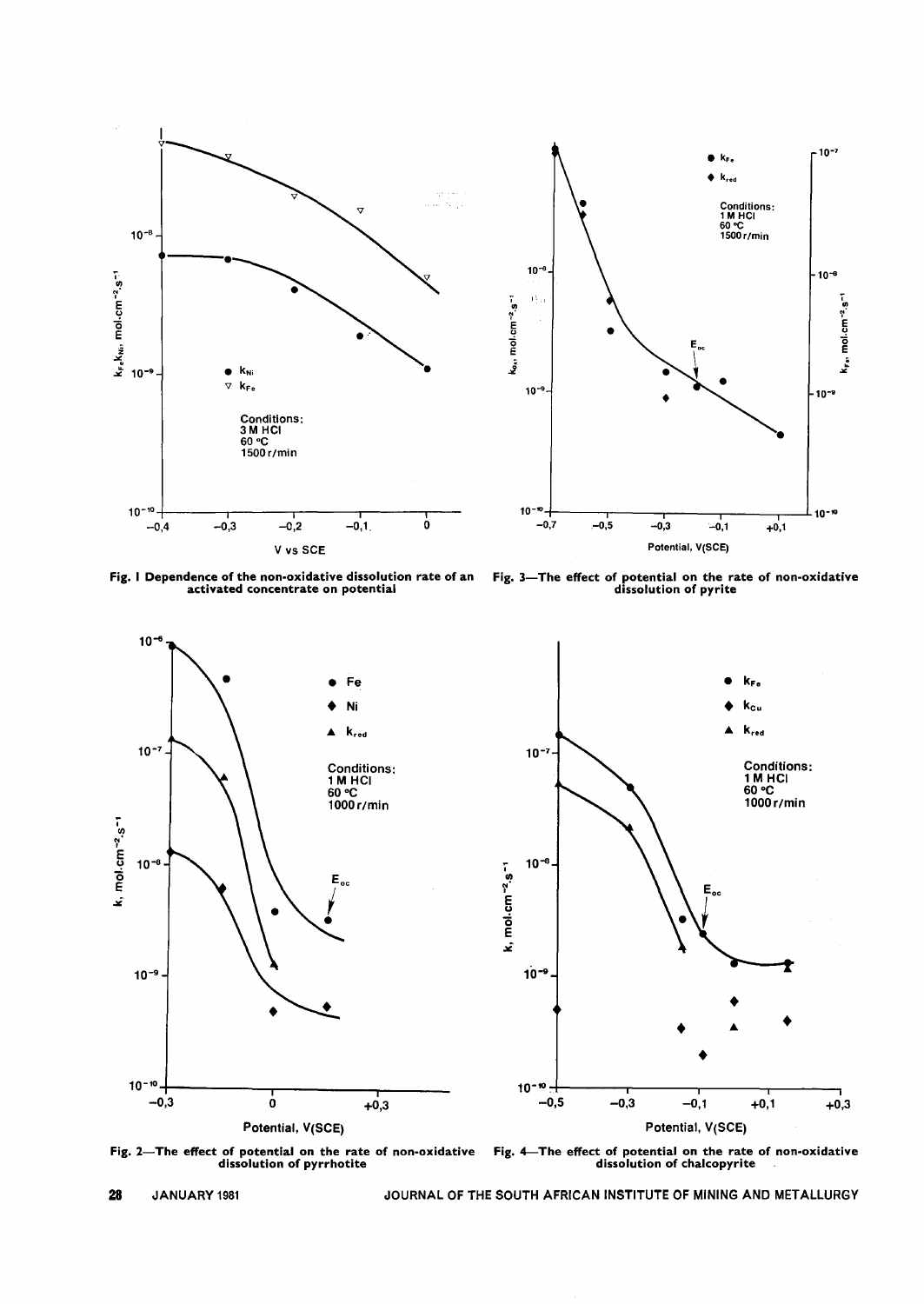attributed to the relative sulphur contents *of* the two materials. When the concentrate is activated at 850°C, reactions such as the following occur:

 $M_{1-x}S+xH_2 \rightarrow (1-x)MS+xH_2S.$  . . . . (2) This can be considered to be the same as electrochemical reduction of the sulphide surface prior to non-oxidative dissolution:

 $M_{1-x}S+2xH^++2xe^-\rightarrow (1-x)MS+xH_2S$  . . (3) Such a reduction will occur at potentials cathodic to the natural mixed potential, and hence activation is the equivalent of shifting the reaction potential to a more cathodic value. As shown in Fig. 1, this will, in turn, result in a faster rate of non-oxidative dissolution of the concentrate.

Since an electrode of satisfactory conductivity could not be constructed from the concentrate, the potential dependence of the rate of dissolution of the individual minerals contained in the concentrate was investigated. Electrodes were prepared from mineral specimens of pyrite, pentlandite, nickeliferous pyrrhotite, and chalcopyrite. The effect of potential on the rate of nonoxidative dissolution and on the resultant current (on the assumption of a two-electron process) of each of these minerals is illustrated in Figs. 2 to 5. For each mineral, the rate of non-oxidative dissolution increased as the potential was shifted cathodic to the opencircuit potential. Thus, the rate-determining step in the dissolution of the minerals is the reduction of the mineral to remove an excess of sulphur present at the mineral surface. Once this has been achieved, the rate of non-oxidative dissolution is fast. For pyrite ( $k_{\text{red}}/k_{\text{Fe}} \approx 2$ ) and pyrrhotite ( $k_{\text{red}}/k_{\text{Fe}} \approx 0.3$ ), the ratio of reduction current to iron-dissolution rate indicates that these species are reduced to stoichiometric iron sulphide (troilite) prior to dissulution, as shown in equations (4) and (5). Troilite then dissolves rapidly to yield iron(II) and hydrogen sulphide. This phenomenon was reported previously<sup>6</sup> for synthetic pyrrhotite.

$$
2e^- + FeS_2 + 2H^+ \rightarrow FeS + H_2S
$$
  
(theoretical  $l^k \text{red}/l^k F = 2$ ) . . . . . . . . . . . (4)  

$$
2xe^- + Fe_{1-x}S + 2xH^+ \rightarrow 1 - xFeS + xH_2S
$$

(theoretical *kredjkFe* = 2xj(1-x) . . (5)

As the activation of the concentrate by reaction with hydrogen at elevated temperatures converts pyrite and pyrrhotite to troilite, this is the equivalent of the application of a cathodic potential during the dissolution. Hence, for similar reasons to those illustrated electrochemically, the rate of leaching of the iron sulphides is enhanced by activation.

The rate of iron dissolution from chalcopyrite is increased when a cathodic potential is applied to the electrode. Chalcopyrite is reduced to yield chalcocite and hydrogen sulphide:

 $2CuFeS_2 + 6H^+ + 2e^- \rightarrow Cu_2S + 2Fe^{2+} + 3H_2S$ . (6) Copper is not dissolved owing to its insolubility in the presence of hydrogen sulphide. The mixed potential recorded during the dissolution of the concentrate was not sufficiently cathodic for reaction (6) to occur. Activation of the concentrate at high temperature, however, converted the copper minerals to chalcocite and bornite, thus liberating the iron for subsequent dissolution.

The rate of nickel and iron dissolution from pentlan-



Fig. 5-The effect of potential on the rate of non-oxidative dissolution of pentlandite

dite increases with cathodic shift in potential. However, this may be partially due to dissolution of a pyrrhotite impurity in the pentlandite electrode. This increase in dissolution rate is observed in the potential region below that of the activated and non-activated concentrates. Thus, although activation of the concentrate does not change the chemical composition of the pentlandite, it may render it more liable to dissolution.

The open-circuit potential of minerals in IM hydrochloric acid and the rates of dissolution of iron and nickel (or copper) are illustrated in Table Ill. The open-circuit potential of troilite is fairly cathodic, and dissolution is fast. The rate of iron dissolution from the pentlandite sample is also fast, but the rate of nickel dissolution is much slower. This probably reflects fast dissolution of the pyrrhotite impurity present in the pentlandite, particularly as a cathodic open-circuit potential was observed. The following reactivity order can be postulated from the results, but it must be emphasized that this order depends on the reaction potential and stoichiometry of the individual sulphide mineral:

troilite > pyrrhotite > pentlandite > chalcopyrite  $\approx$  pyrite.

Contact between the nickel metal immersed in the solution and the electrodes of untreated and activated concentrate resulted in a cathodic shift in the mixed potentials of both the untreated and the activated concentrates to about  $-0.3$  V (Table II). The rate of nickel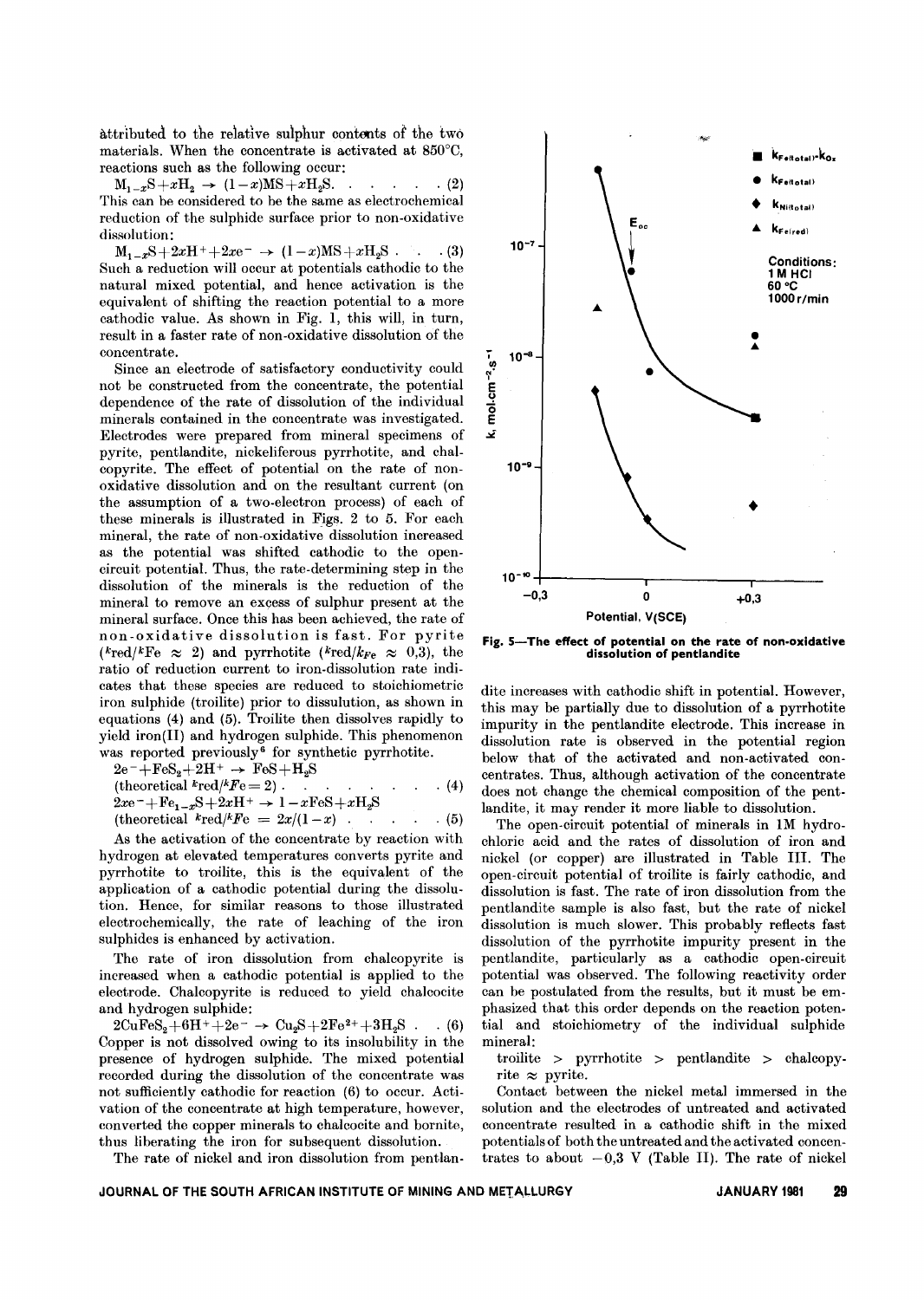TABLE TIT bisSOLUTION OF MINERALS UNDER OPEN-CIRCUIT CONDITIONS

| Mineral                                                       | Open circuit<br>potential $(E_{0c})$               | $k_{\text{Fe}}$                                                                                                      | $kN_{1(CU)}$                                                    |
|---------------------------------------------------------------|----------------------------------------------------|----------------------------------------------------------------------------------------------------------------------|-----------------------------------------------------------------|
| NiFeS,<br>CuFeS,<br>FeS <sub>o</sub><br>$Fe_{--x}S$<br>$FeS*$ | $-0.06$<br>$-0.10$<br>$+0.05$<br>$+0.15$<br>$-0.1$ | $6 \times 10^{-8}$<br>$2.5 \times 10^{-9}$<br>$1 \times 10^{-9}$<br>$3 \times 10^{-9}$<br>$\approx 2 \times 10^{-7}$ | $8 \times 10^{-10}$<br>$2\times10^{-10}$<br>$5 \times 10^{-10}$ |

\*Calculated from results presented in references 6 and 7.

dissolution was increased at this potential, but this can be attributed at least partially to the simultaneous dissolution of the nickel metal. However, the rate of iron dissolution from the electrodes also increased, suggesting that the rates of non-oxidative dissolution of both the activated and the untreated concentrates are appreciably faster at the more-cathodic mixed potential. This observation is in agreement with the results obtained when the potential was varied by use of a potentiostat (Fig. 1).

The addition of hydrogen sulphide to the reactant solution resulted in an anodic shift in mixed potential, with a corresponding decrease in the rate of metal dissolution for the activated concentrate (Table II). No significant effect on the rate of dissolution of metal from the treated concentrate was observed. It is unlikely that the addition of  $10^{-3}M$  hydrogen sulphide presents any thermodynamic limitation on the rate of dissolution of nickel or iron at this low pH value, but it may alter the nature of the surface of the reactant sulphide, thus changing the mixed potential and dissolution rate.

#### *Leaching of Particulate Concentrates*

When the untreated concentrate was leached in 3 M hydrochloric acid at 60°C, extractions of 12 per cent nickel and 7 per cent iron were recorded after 5 minutes. However, after 6 hours these figures had risen to only 17 per cent and 9,5 per cent respectively. Thus, as reported by Dyson2, the non-oxidative extraction of nickel from untreated concentrates is not feasible under normal conditions. When the activated material described in Table I was leached for 6 hours under identical conditions, extractions of 70 per cent nickel and 91 per



Fig. 6-The effect of sulphur in the concentrate on potential



Fig. 7- The effect of sulphur in the concentrate on the extraction of iron



Fig. 8-The effect of sulphur in the concentrate on the extraction of nickel

cent iron were recorded. The slow leaching rates of untreated concentrates that are high in sulphur has been attributed by Dyson<sup>2</sup> and others<sup>3,4</sup> to the formation of an inhibiting layer of sulphur round the partially reacted sulphide concentrate:

 $M_{1-x}S+2(1-x)H^+ \rightarrow (1-x)M^{2+}+(1-x)H_2S+xS$ .. (4) However, a calculation of the volume of sulphur that can be produced from the stoichiometric metal deficiency of a concentrate shows that it occupies less than 20 per cent of the total volume of the dissolved concentrate. Since the temperature at which leaching occurs is below the melting point of sulphur, a complete inhibiting layer of sulphur cannot be formed around the reaction surface. Instead, a porous layer is present that inhibits the reaction rate only by a reduction in the surface area available for reaction. This does not explain the very poor reactivity of the untreated material observed by Dyson2 and also in this study. Instead, the differences in leaching rates of the activated and untreated concentrates are probably due to the difference in mixed potential at which they react (i.e., differences in metalto-sulphur stoichiometric ratio at the reaction interface). This is illustrated in Figs. 6 to 8, which show that there is a direct correlation between the extraction rate of both nickel and iron and the potential assumed by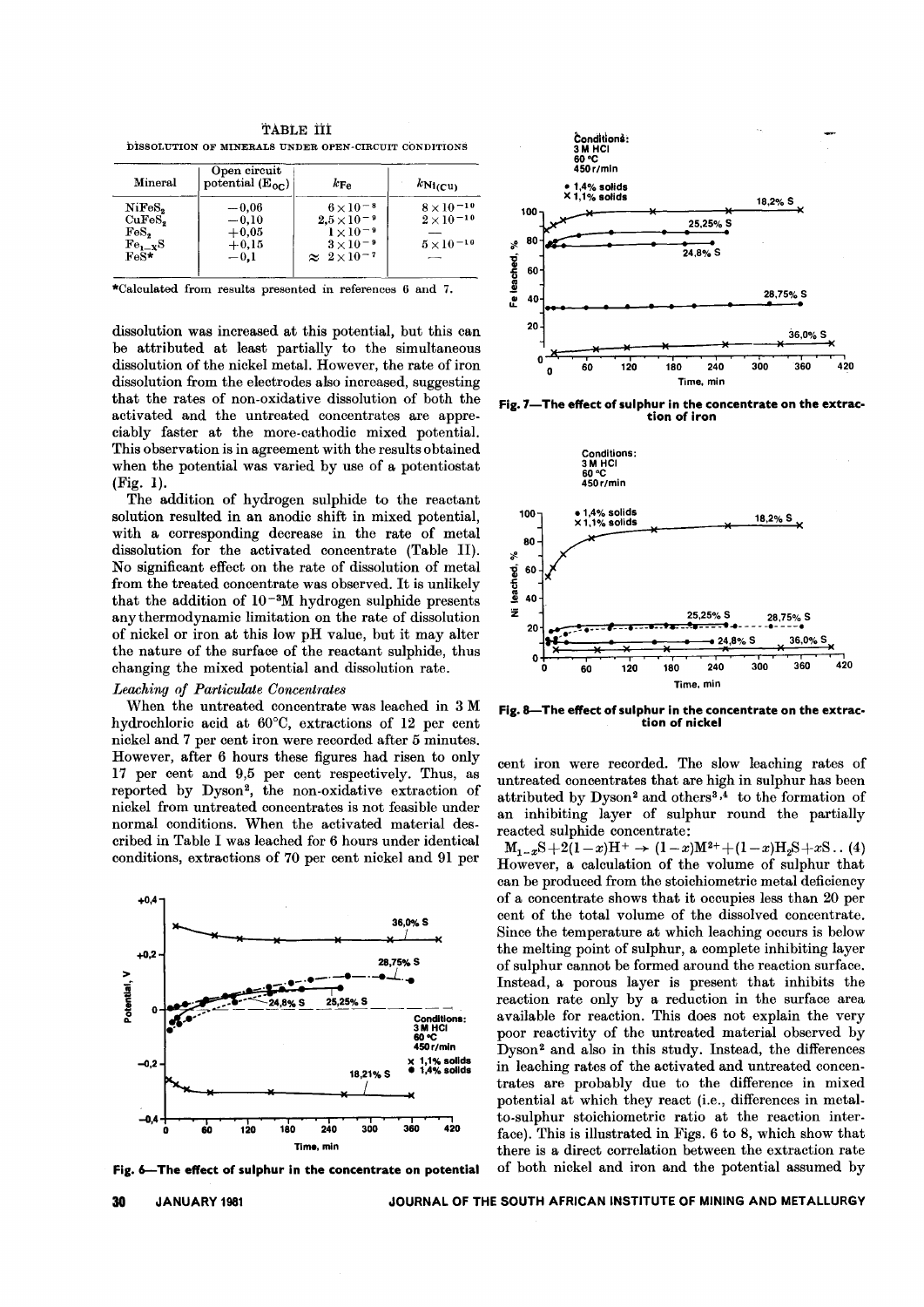the slurry. Concentrates that are low in sulphur yield a slurry that exhibits a cathodic potential around  $-0.3V$ and shows complete iron and nickel dissolution. Conversely, concentrates that are high in sulphur yield an anodic potential, and little iron or nickel is extracted. As a general rule, the concentrate should be activated for a time sufficient to yield a product containing less than 20 per cent sulphur and having a reaction potential approaching  $-0.3V$ . It should be noted at this stage that the temperature of activation that was found to be most successful for this concentrate (850°C) is higher than that suggested by Dyson2 (750°C). Even prolonged treatment (24 hours) of the 36 per cent sulphur concentrate at 750°C did not yield a concentrate that could readily be leached to completion. This probably reflects the greater percentage of sulphur present in the starting material.

The bubbling of hydrogen sulphide through the solution during the leaching of an activated concentrate had little effect on the rate of extraction of nickel and iron (Fig. 9). This shows that there is no thermodynamic limitation on the rate at which nickel and iron dissolve. There is no necessity, therefore, for hydrogen sulphide to be removed from the reaction vessel for a good extraction to be obtained.

The addition of elemental sulphur prior to the initiation of the leaching reaction caused the mixed potential to shift anodically from  $-300$ mV to  $+50$ mV during the reaction. This caused a virtual cessation in the dissolution of nickel and iron after about  $1\frac{1}{2}$  hours, as the potential reached around  $0$  mV, although the reaction had proceeded at an acceptable rate before



Fig. 9-The effect of hydrogen sulphide on the rate of dissolution of the nickel concentrate



Fig. IO-The effect of sulphur on the extraction of nickel and iron



Fig. 11-The effect of acid concentration on the extraction of nickel and copper



Fig. 12-The effect of acid concentration on the extraction of iron

this (Fig. 10). The same behaviour was observed when sulphur was added during the leaching of a nickel matte. The addition of sulphur prior to leaching should have no effect on the reaction rate if the addition is controlled by the diffusion of the reactants or products through a sulphur layer formed *in situ,* as was suggested previously2. This again confirms that the relationship between mixed potential and dissolution rates is the determining factor in the faster nickel and iron extraction achieved from the activated concentrate.

The effect of acid concentration on the rate of leaching of nickel, iron, and copper is shown in Figs. 11 and 12. The rates of dissolution of nickel and iron are only slightly faster at the higher concentrations of acid, but the dissolution of copper increases markedly, from virtually nil in 3M hydrochloric acid to 90 per cent in 10 M hydrochloric acid. This was attributed to thermo. dynamic limitations on the dissolution of copper in dilute acid. These limitations are at least partially removed with acids at the higher strengths. It is interesting to note that, if the concentration of hydrochloric acid is adjusted, copper can either be leached from the activated concentrate or remain undissolved, whereas there is only a small change in the percentage dissolution of nickel and iron.

Although it was not a major objective of this study, consideration was given to the further treatment of the leach liquor by a method similar to that used in the Falconbridge matte-leaching process<sup>5</sup>. It was found that, after the residue had been filtered from the non-oxidative